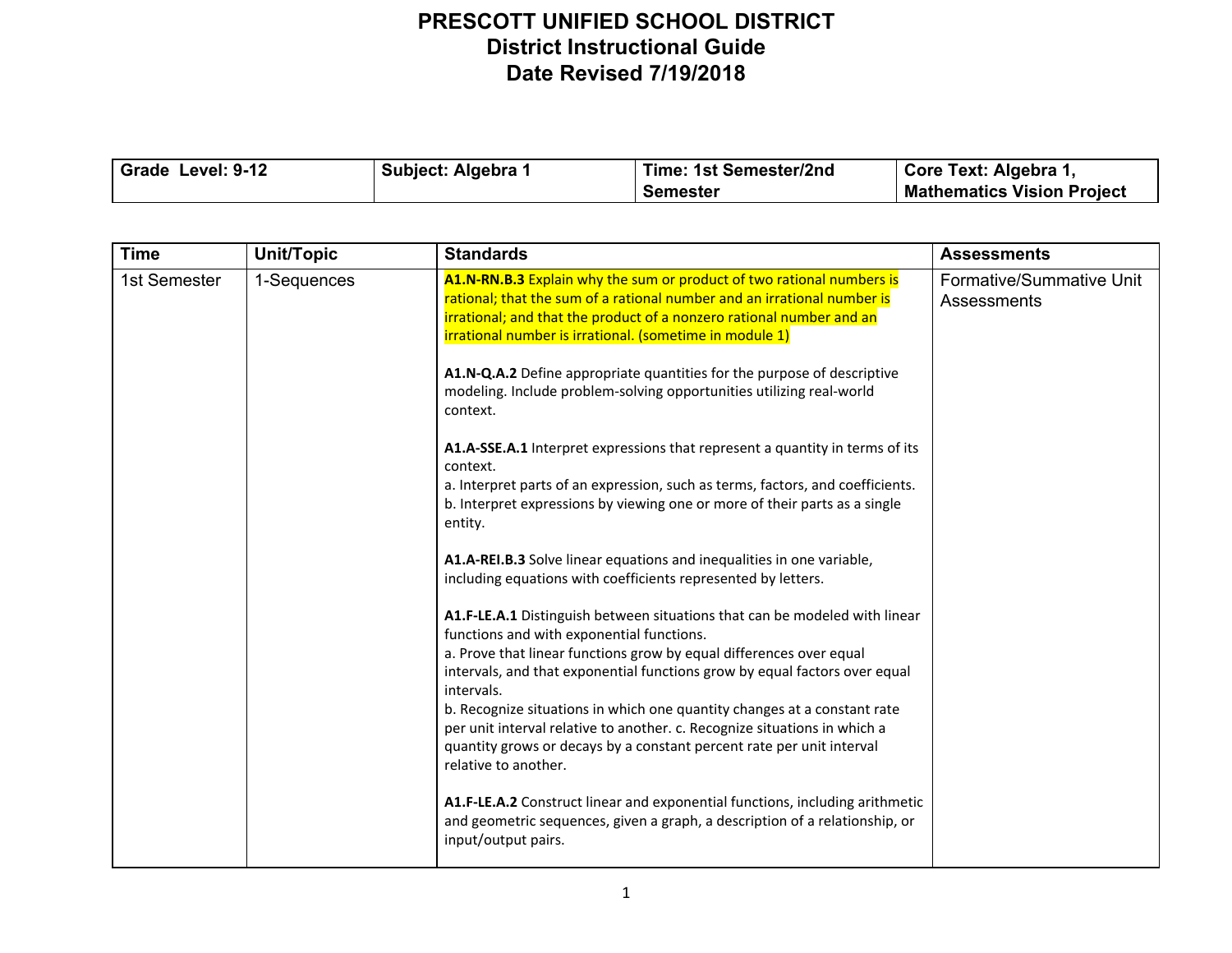|                              | A1.F-LE.B.5 Interpret the parameters in a linear or exponential function<br>with integer exponents utilizing real world context.                                                                                                                                                                                                                                                                                                                                                                                                              |                          |
|------------------------------|-----------------------------------------------------------------------------------------------------------------------------------------------------------------------------------------------------------------------------------------------------------------------------------------------------------------------------------------------------------------------------------------------------------------------------------------------------------------------------------------------------------------------------------------------|--------------------------|
|                              | A1.F-BF.A.1 Write a function that describes a relationship between two<br>quantities. Determine an explicit expression, a recursive process, or steps<br>for calculation from real-world context. Focus on linear, quadratic,<br>exponential and piecewise-defined functions (limited to absolute value and<br>step).                                                                                                                                                                                                                         |                          |
| 2-Linear and                 | A1.F-IF.A.3 Recognize that sequences are functions, sometimes defined                                                                                                                                                                                                                                                                                                                                                                                                                                                                         | Formative/Summative Unit |
| <b>Exponential Functions</b> | recursively, whose domain is a subset of the integers.                                                                                                                                                                                                                                                                                                                                                                                                                                                                                        | Assessments              |
|                              | A1.F-BF.A.1 Write a function that describes a relationship between two<br>quantities. Determine an explicit expression, a recursive process, or steps<br>for calculation from real-world context. Focus on linear, quadratic,<br>exponential and piecewise-defined functions (limited to absolute value and<br>step).                                                                                                                                                                                                                         |                          |
|                              | A1.F-LE.A.1 Distinguish between situations that can be modeled with linear<br>functions and with exponential functions. a. Prove that linear functions<br>grow by equal differences over equal intervals, and that exponential<br>functions grow by equal factors over equal intervals. b. Recognize situations<br>in which one quantity changes at a constant rate per unit interval relative<br>to another. c. Recognize situations in which a quantity grows or decays by a<br>constant percent rate per unit interval relative to another |                          |
|                              | A1.F-LE.A.2 Construct linear and exponential functions, including arithmetic<br>and geometric sequences, given a graph, a description of a relationship, or<br>input/output pairs.                                                                                                                                                                                                                                                                                                                                                            |                          |
|                              | A1.F-LE.A.3 Observe, using graphs and tables, that a quantity increasing<br>exponentially eventually exceeds a quantity increasing linearly or<br>quadratically.                                                                                                                                                                                                                                                                                                                                                                              |                          |
|                              | A1.F-LE.B.5 Interpret the parameters in a linear or exponential function<br>with integer exponents utilizing real world context.                                                                                                                                                                                                                                                                                                                                                                                                              |                          |
|                              | A2.N-RN.A.1 Explain how the definition of rational exponents follows from<br>extending the properties of integer exponents to those values, allowing for<br>a notation for radicals in terms of rational exponents.                                                                                                                                                                                                                                                                                                                           |                          |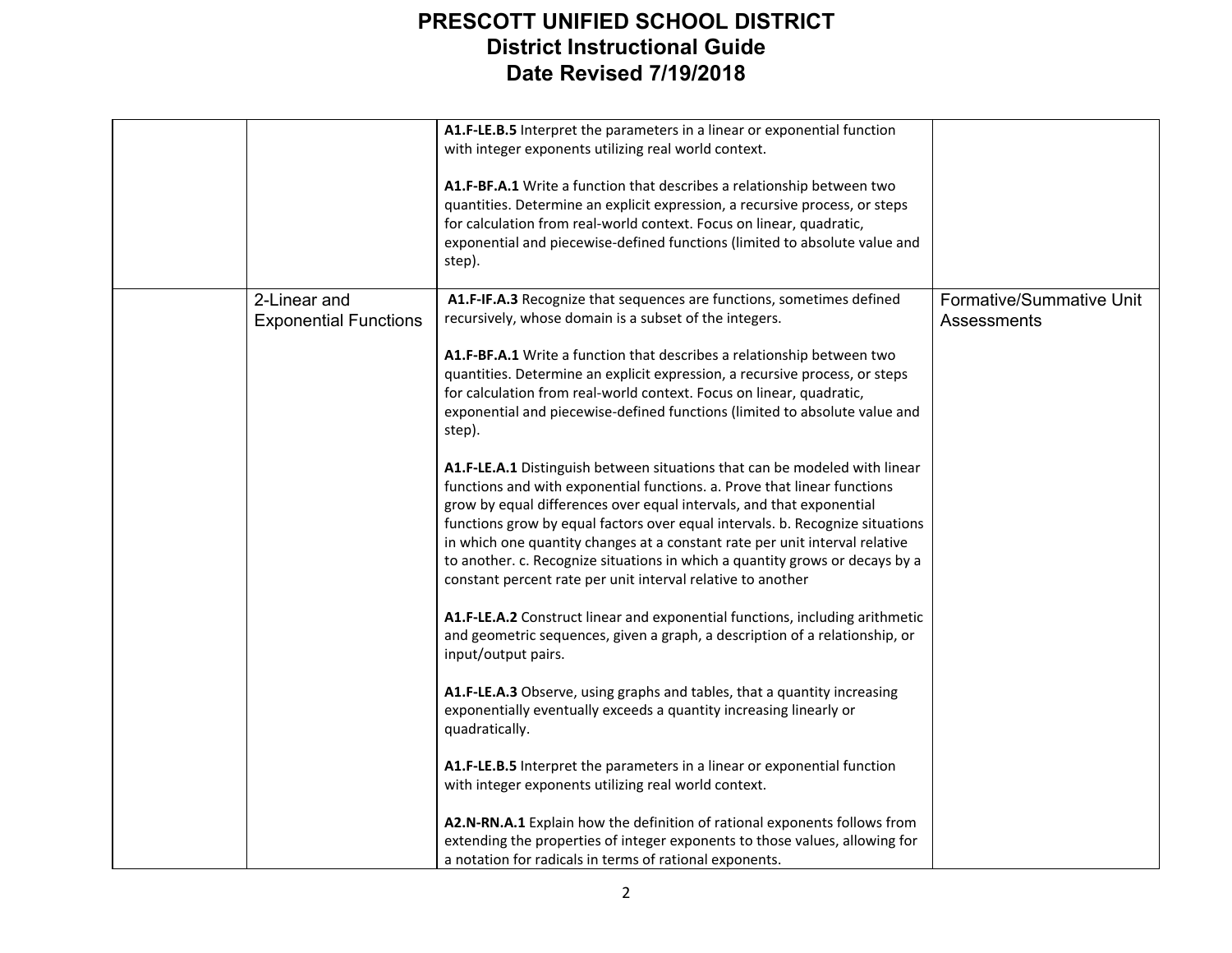|  | A2.N-RN.A.2 Rewrite expressions involving radicals and rational exponents<br>using the properties                                                                                                                                                                                                                                                                    |  |
|--|----------------------------------------------------------------------------------------------------------------------------------------------------------------------------------------------------------------------------------------------------------------------------------------------------------------------------------------------------------------------|--|
|  | A1.F-IF.C.7 Graph functions expressed symbolically and show key features<br>of the graph, by hand in simple cases and using technology for more<br>complicated cases. Focus on linear, quadratic, exponential and<br>piecewise-defined functions (limited to absolute value and step).                                                                               |  |
|  | A1.F-IF.C.8 Write a function defined by an expression in different but<br>equivalent forms to reveal and explain different properties of the function.<br>a. Use the process of factoring and completing the square of a quadratic<br>function to show zeros, extreme values, and symmetry of the graph, and<br>interpret these in terms of a context.               |  |
|  | A1.A-CED.A.2 Create equations in two or more variables to represent<br>relationships between quantities; graph equations on coordinate axes with<br>labels and scales.                                                                                                                                                                                               |  |
|  | A1.A-REI.D.10 Understand that the graph of an equation in two variables is<br>the set of all its solutions plotted in the coordinate plane, often forming a<br>curve, which could be a line.                                                                                                                                                                         |  |
|  | A1.S-ID.B.6 Represent data on two quantitative variables on a scatter plot,<br>and describe how the quantities are related. a. Fit a function to the data;<br>use functions fitted to data to solve problems in the context of the data.<br>Focus on linear models. b. Informally assess the fit of a function by plotting<br>and analyzing residuals                |  |
|  | A1.A-SSE.B.3 Choose and produce an equivalent form of an expression to<br>reveal and explain properties of the quantity represented by the<br>expression. a. Factor a quadratic expression to reveal the zeros of the<br>function it defines. b. Complete the square in a quadratic expression to<br>reveal the maximum or minimum value of the function it defines. |  |
|  | A.SSE.6                                                                                                                                                                                                                                                                                                                                                              |  |
|  | A1.A-SSE.A.1 Interpret expressions that represent a quantity in terms of its<br>context. a. Interpret parts of an expression, such as terms, factors, and<br>coefficients. b. Interpret expressions by viewing one or more of their parts                                                                                                                            |  |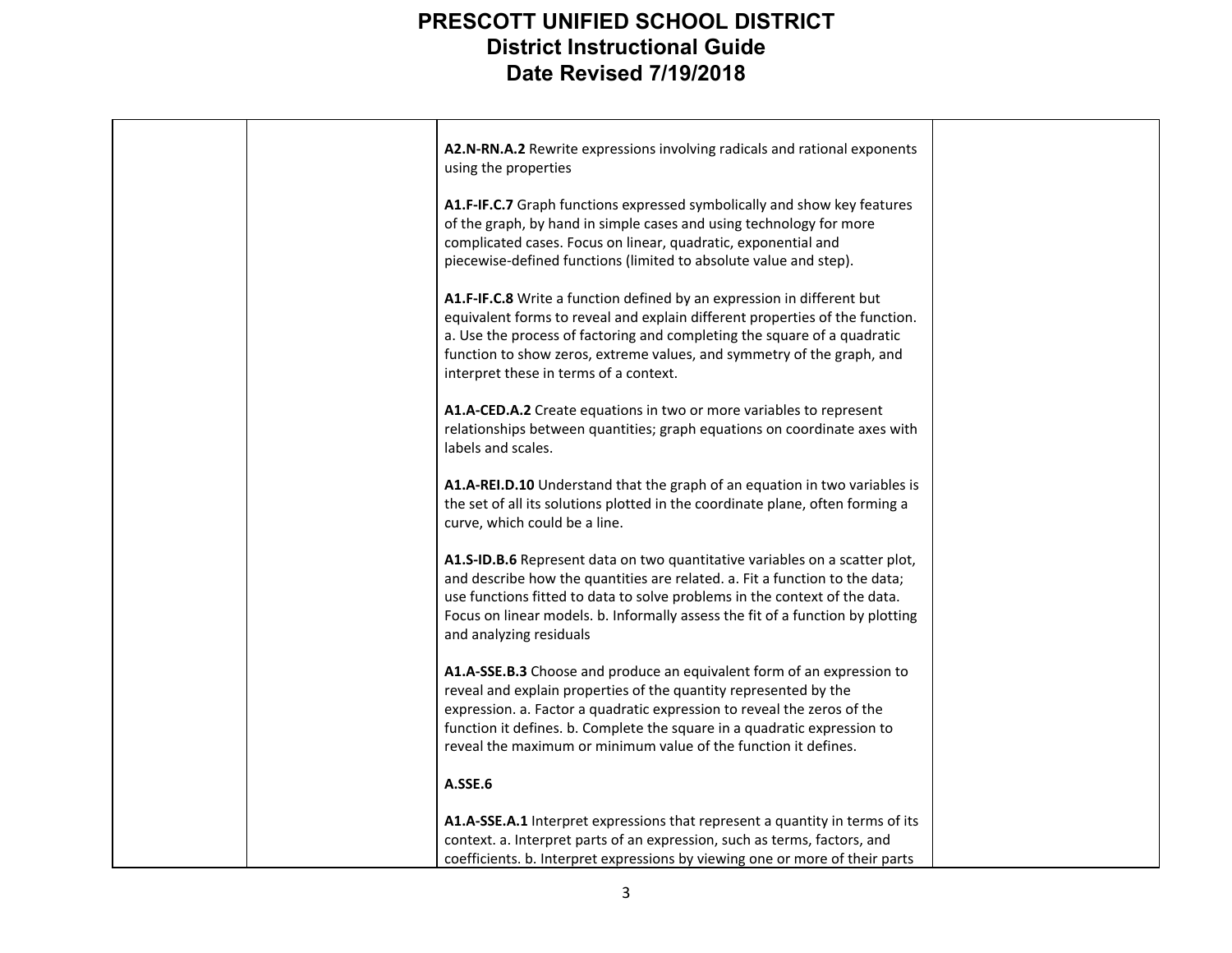|                                   | as a single entity.                                                                                                                                                                                                                                                                                                                                                                                                                                                                         |                                         |
|-----------------------------------|---------------------------------------------------------------------------------------------------------------------------------------------------------------------------------------------------------------------------------------------------------------------------------------------------------------------------------------------------------------------------------------------------------------------------------------------------------------------------------------------|-----------------------------------------|
|                                   | A1.F-IF.C.9 Compare properties of two functions each represented in a<br>different way (algebraically, graphically, numerically in tables, or by verbal<br>descriptions). Focus on linear, quadratic, exponential and<br>piecewise-defined functions (limited to absolute value and step).                                                                                                                                                                                                  |                                         |
|                                   | A2.F-BF.A.2 Write arithmetic and geometric sequences both recursively<br>and with an explicit formula, use them to model situations, and translate<br>between the two forms.                                                                                                                                                                                                                                                                                                                |                                         |
|                                   | A1.F-IF.B.6 Calculate and interpret the average rate of change of a<br>continuous function (presented symbolically or as a table) on a closed<br>interval. Estimate the rate of change from a graph. Include problem-solving<br>opportunities utilizing real-world context. Focus on linear, quadratic,<br>exponential and piecewise-defined functions (limited to absolute value and<br>step)                                                                                              |                                         |
| 3-Features of<br><b>Functions</b> | A1.A-CED.A.3. Represent constraints by equations or inequalities, and by<br>systems of equations and/or inequalities, and interpret solutions as viable<br>or non-viable options in a modeling context.                                                                                                                                                                                                                                                                                     | Formative/Summative Unit<br>Assessments |
|                                   | A1.A-REI.D.11. Explain why the x-coordinates of the points where the<br>graphs of the equations $y=f(x)$ and $y=g(x)$ intersect are the solutions of the<br>equation $f(x) = g(x)$ ; find the solutions approximately (e.g., using technology<br>to graph the functions, make tables of values, or find successive<br>approximations). Focus on cases where f(x) and/or g(x) are linear,<br>quadratic, exponential and piecewise-defined functions (limited to absolute<br>value and step). |                                         |
|                                   | A1.F-BF.A.1. Write a function that describes a relationship between two<br>quantities. Determine an explicit expression, a recursive process, or steps<br>for calculation from real-world context. Focus on linear, quadratic,<br>exponential and piecewise-defined functions (limited to absolute value and<br>step).                                                                                                                                                                      |                                         |
|                                   | A1.F-IF.A.1. Understand that a function from one set (called the domain)<br>to another set (called the range) assigns to each element of the domain<br>exactly one element of the range. If f is a function and x is an element of its<br>domain, then f(x) denotes the output of f corresponding to the input x. The<br>graph of f is the graph of the equation $y = f(x)$ .                                                                                                               |                                         |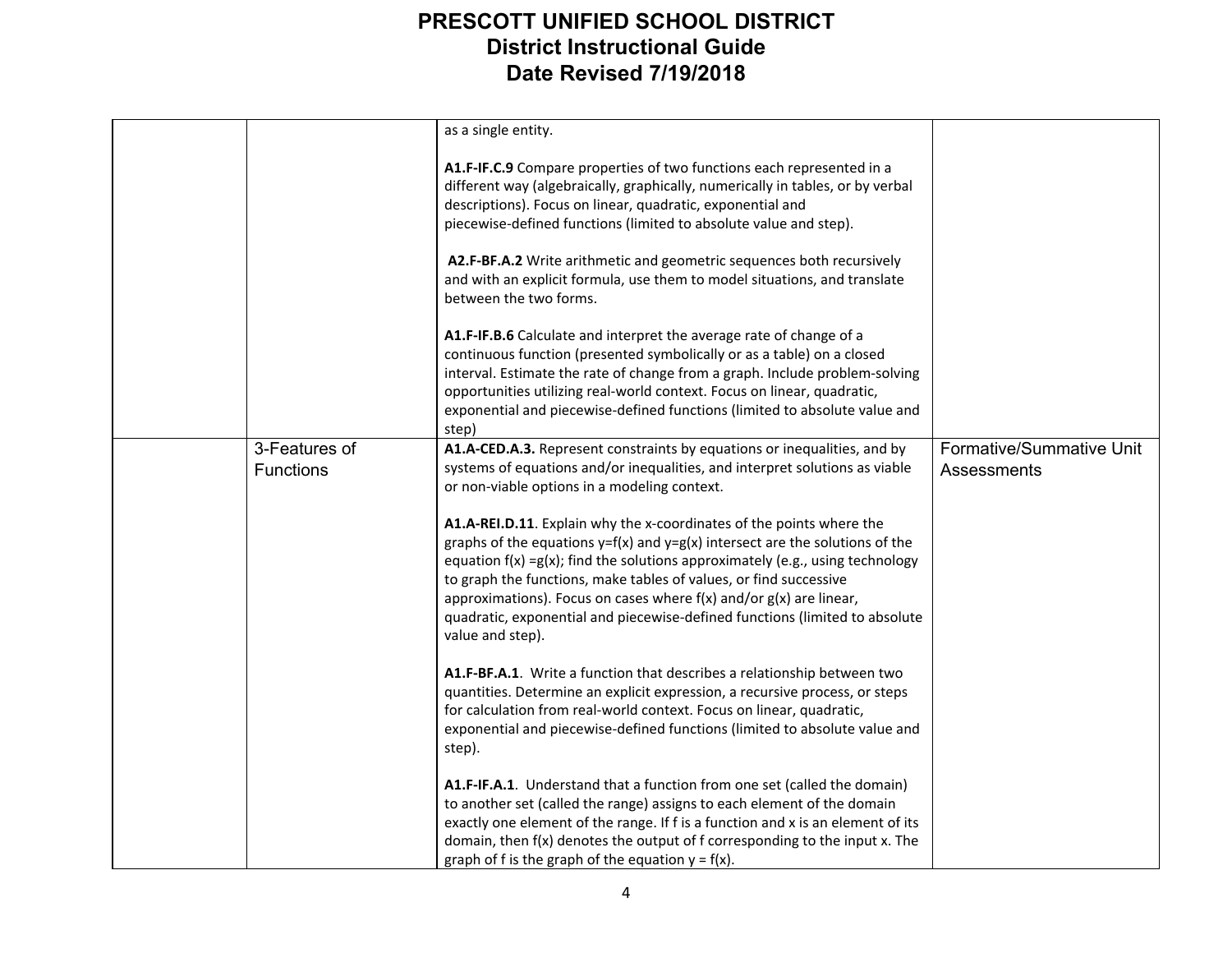|                                 | A1.F-IF.A.2. Evaluate a function for inputs in the domain, and interpret<br>statements that use function notation in terms of a context.                                                                                                                                                                                                                                                                                                                                                                                                                                                              |                                         |
|---------------------------------|-------------------------------------------------------------------------------------------------------------------------------------------------------------------------------------------------------------------------------------------------------------------------------------------------------------------------------------------------------------------------------------------------------------------------------------------------------------------------------------------------------------------------------------------------------------------------------------------------------|-----------------------------------------|
|                                 | A1.F-IF.A.3. Recognize that sequences are functions, sometimes defined<br>recursively, whose domain is a subset of the integers.                                                                                                                                                                                                                                                                                                                                                                                                                                                                      |                                         |
|                                 | A1.F-IF.B.4. For a function that models a relationship between two<br>quantities, interpret key features of graphs and tables in terms of the<br>quantities, and sketch graphs showing key features given a verbal<br>description of the relationship. Include problem-solving opportunities<br>utilizing real-world context. Key features include: intercepts; intervals<br>where the function is increasing, decreasing, positive, or negative; relative<br>maximums and minimums. Focus on linear, quadratic, exponential and<br>piecewise-defined functions (limited to absolute value and step). |                                         |
|                                 | A1.F-IF.B.5. Relate the domain of a function to its graph and, where<br>applicable, to the quantitative relationship it describes.                                                                                                                                                                                                                                                                                                                                                                                                                                                                    |                                         |
|                                 | A1.F-IF.C.7. Graph functions expressed symbolically and show key features<br>of the graph, by hand in simple cases and using technology for more<br>complicated cases. Focus on linear, quadratic, exponential and<br>piecewise-defined functions (limited to absolute value and step).                                                                                                                                                                                                                                                                                                               |                                         |
| 4-Equations and<br>Inequalities | A1.A-REI.A.1. Explain each step in solving linear and quadratic equations as<br>following from the equality of numbers asserted at the previous step,<br>starting from the assumption that the original equation has a solution.<br>Construct a viable argument to justify a solution method.                                                                                                                                                                                                                                                                                                         | Formative/Summative Unit<br>Assessments |
|                                 | A1.A-REI.B.3. Solve linear equations and inequalities in one variable,<br>including equations with coefficients represented by letters.                                                                                                                                                                                                                                                                                                                                                                                                                                                               |                                         |
|                                 | A1.N-Q.A.1. Use units as a way to understand problems and to guide the<br>solution of multi-step problems; choose and interpret units consistently in<br>formulas; choose and interpret the scale and the origin in graphs and data<br>displays, include utilizing real-world context.                                                                                                                                                                                                                                                                                                                |                                         |
|                                 | A1.N-Q.A.2. Define appropriate quantities for the purpose of descriptive<br>modeling. Include problem-solving opportunities utilizing real-world<br>context.                                                                                                                                                                                                                                                                                                                                                                                                                                          |                                         |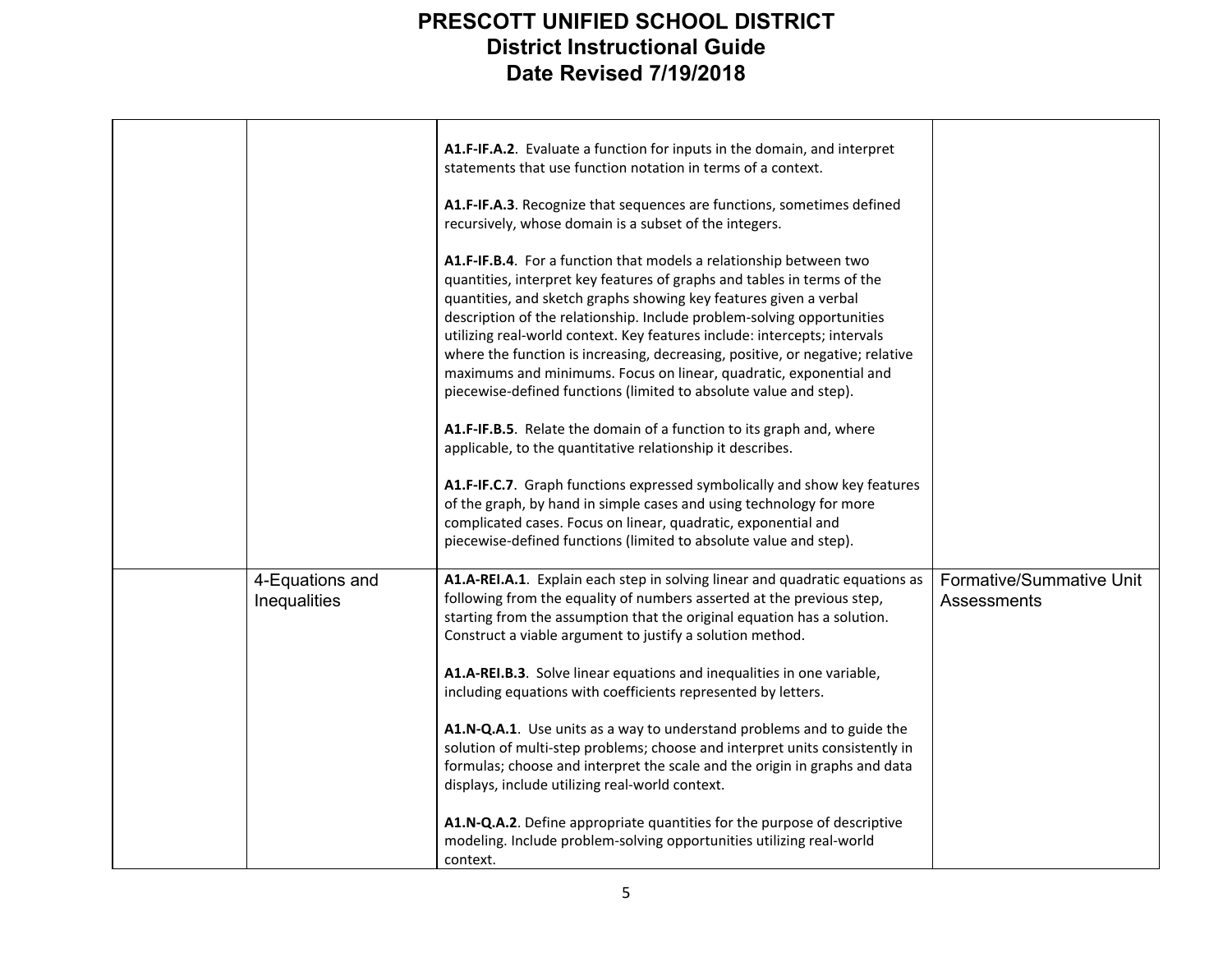|                                               | A1.A-CED.A.4. Rearrange formulas to highlight a quantity of interest, using<br>the same reasoning as in solving equations. For example, rearrange Ohm's<br>law $V = IR$ to highlight resistance R.                                                                                                   |                                         |
|-----------------------------------------------|------------------------------------------------------------------------------------------------------------------------------------------------------------------------------------------------------------------------------------------------------------------------------------------------------|-----------------------------------------|
| 5-Systems of<br>Equations and<br>Inequalities | A1.A-CED.A.2. Create equations in two or more variables to represent<br>relationships between quantities; graph equations on coordinate axes with<br>labels and scales.                                                                                                                              | Formative/Summative Unit<br>Assessments |
|                                               | A1.A-CED.A.3. Represent constraints by equations or inequalities, and by<br>systems of equations and/or inequalities, and interpret solutions as viable<br>or non-viable options in a modeling context.                                                                                              |                                         |
|                                               | A1.A-CED.A.4. Rearrange formulas to highlight a quantity of interest, using<br>the same reasoning as in solving equations. For example, rearrange Ohm's<br>law $V = IR$ to highlight resistance R.                                                                                                   |                                         |
|                                               | A1.A-REI.D.12. Graph the solutions to a linear inequality in two variables as<br>a half-plane, excluding the boundary in the case of a strict inequality, and<br>graph the solution set to a system of linear inequalities in two variables as<br>the intersection of the corresponding half-planes. |                                         |
|                                               | A1.A-REI.C.5. Prove that, given a system of two equations in two variables,<br>replacing one equation by the sum of that equation and a multiple of the<br>other produces a system with the same solutions.                                                                                          |                                         |
|                                               | A1.A-REI.C.6. Solve systems of linear equations exactly and approximately,<br>focusing on pairs of linear equations in two variables. Include problem<br>solving opportunities utilizing real-world context.                                                                                         |                                         |
|                                               | P.A-REI.C.8. Represent a system of linear equations as a single matrix<br>equation in a vector variable. (Honors only)                                                                                                                                                                               |                                         |

| - - - -<br>ini.<br>onic<br>┓╻<br>. .<br>шь<br>. . |  | Time |  |  |  |
|---------------------------------------------------|--|------|--|--|--|
|---------------------------------------------------|--|------|--|--|--|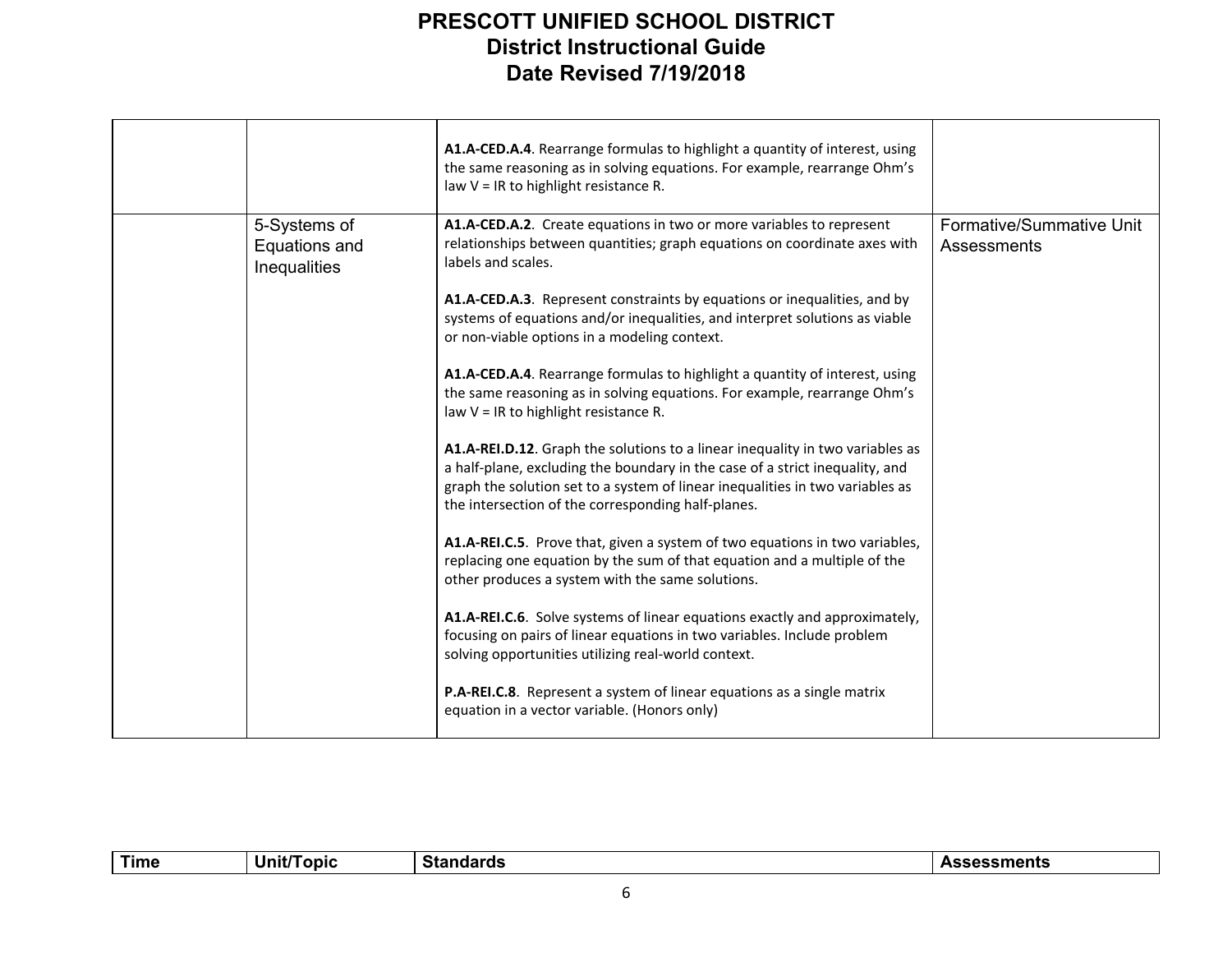| 2nd      | 6- Quadratic     | A1.A-APR.A.1 Understand that polynomials form a system analogous to the                                                                                                                                                                                                                                                                | Formative/Summative Unit |
|----------|------------------|----------------------------------------------------------------------------------------------------------------------------------------------------------------------------------------------------------------------------------------------------------------------------------------------------------------------------------------|--------------------------|
| Semester | <b>Functions</b> | integers, namely, they are closed under the operations of addition,<br>subtraction, and multiplication; add, subtract, and multiply polynomials.<br>(discussed in 6.2)                                                                                                                                                                 | Assessments              |
|          |                  |                                                                                                                                                                                                                                                                                                                                        |                          |
|          |                  | A2.F-BF.A.2 Write arithmetic and geometric sequences both recursively and<br>with an explicit formula, use them to model situations, and translate between<br>the two forms.                                                                                                                                                           |                          |
|          |                  | A2.F-BF.A.1 Write a function that describes a relationship between two<br>quantities. Functions include linear, quadratic, exponential, polynomial,<br>logarithmic, rational, sine, cosine, tangent, square root, cube root and<br>piecewise-defined functions. Include problem-solving opportunities utilizing<br>real-world context. |                          |
|          |                  | a. Determine an explicit expression, a recursive process, or steps for calculation<br>from a context.                                                                                                                                                                                                                                  |                          |
|          |                  | b. Combine function types using arithmetic operations and function<br>composition.                                                                                                                                                                                                                                                     |                          |
|          |                  | A1.A-CED.A.2 Create equations in two or more variables to represent<br>relationships between quantities; graph equations on coordinate axes with<br>labels and scales.                                                                                                                                                                 |                          |
|          |                  | A1.A-SSE.A.1 Interpret expressions that represent a quantity in terms of its<br>context.                                                                                                                                                                                                                                               |                          |
|          |                  | a. Interpret parts of an expression, such as terms, factors, and coefficients.<br>b. Interpret expressions by viewing one or more of their parts as a single entity.                                                                                                                                                                   |                          |
|          |                  | A1.F-LE.A.1 Distinguish between situations that can be modeled with linear<br>functions and with exponential functions.                                                                                                                                                                                                                |                          |
|          |                  | a. Prove that linear functions grow by equal differences over equal intervals,                                                                                                                                                                                                                                                         |                          |
|          |                  | and that exponential functions grow by equal factors over equal intervals.<br>b. Recognize situations in which one quantity changes at a constant rate per                                                                                                                                                                             |                          |
|          |                  | unit interval relative to another.<br>c. Recognize situations in which a quantity grows or decays by a constant                                                                                                                                                                                                                        |                          |
|          |                  | percent rate per unit interval relative to another.                                                                                                                                                                                                                                                                                    |                          |
|          |                  | A1.F-LE.A.2 Construct linear and exponential functions, including arithmetic<br>and geometric sequences, given a graph, a description of a relationship, or<br>input/output pairs.                                                                                                                                                     |                          |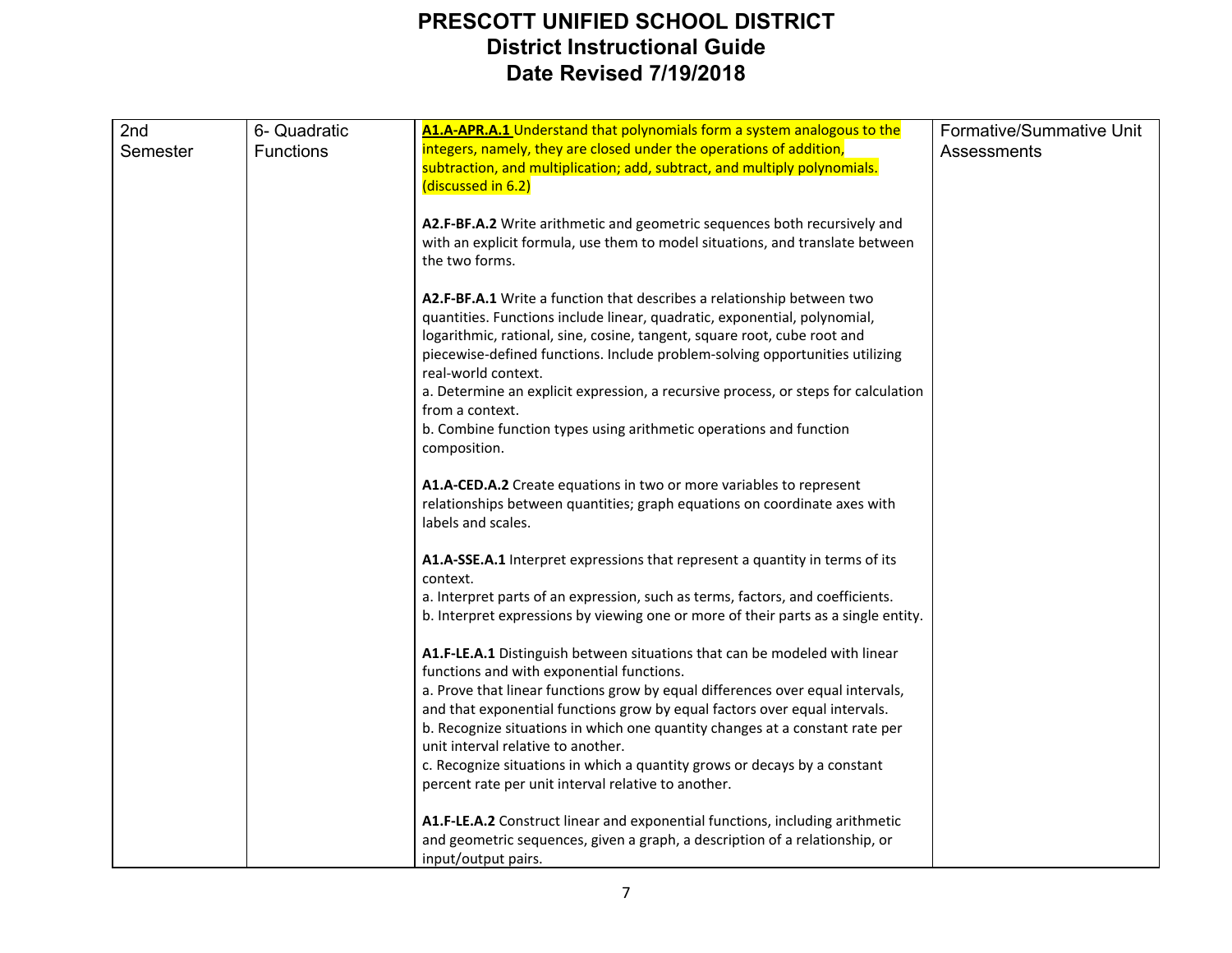|                                | A1.F-LE.A.3 Observe, using graphs and tables, that a quantity increasing<br>exponentially eventually exceeds a quantity increasing linearly or quadratically.                                                                                                                                                                                                                                                                                                                                                                |                                         |
|--------------------------------|------------------------------------------------------------------------------------------------------------------------------------------------------------------------------------------------------------------------------------------------------------------------------------------------------------------------------------------------------------------------------------------------------------------------------------------------------------------------------------------------------------------------------|-----------------------------------------|
|                                | A1.F-LE.B.5 Interpret the parameters in a linear or exponential function with<br>integer exponents utilizing real world context.                                                                                                                                                                                                                                                                                                                                                                                             |                                         |
|                                | A1.F-IF.B.6 Calculate and interpret the average rate of change of a continuous<br>function (presented symbolically or as a table) on a closed interval. Estimate<br>the rate of change from a graph. Include problem-solving opportunities<br>utilizing real-world context. Focus on linear, quadratic, exponential and<br>piecewise-defined functions (limited to absolute value and step)                                                                                                                                  |                                         |
|                                | A1.F-IF.C.9 Compare properties of two functions each represented in a<br>different way (algebraically, graphically, numerically in tables, or by verbal<br>descriptions). Focus on linear, quadratic, exponential and piecewise-defined<br>functions (limited to absolute value and step).                                                                                                                                                                                                                                   |                                         |
|                                | A1.A-SSE.A.2 Use structure to identify ways to rewrite numerical and<br>polynomial expressions. Focus on polynomial multiplication and factoring<br>patterns. (Mod 6)                                                                                                                                                                                                                                                                                                                                                        |                                         |
| 7-Structures of<br>Expressions | A1.A-APR.B.3 Identify zeros of polynomials when suitable factorizations are<br>available, and use the zeros to construct a rough graph of the function defined<br>by the polynomial. Focus on quadratic and cubic polynomials in which linear<br>and quadratic factors are available. (discussed in 7.1)                                                                                                                                                                                                                     | Formative/Summative Unit<br>Assessments |
|                                | A1.A-REI.B.4 Solve quadratic equations in one variable. a. Use the method of<br>completing the square to transform any quadratic equation in x into an<br>equation of the form $(x - k)$ 2 = q that has the same solutions. Derive the<br>quadratic formula from this form. b. Solve quadratic equations by inspection<br>(e.g., x2 = 49), taking square roots, completing the square, the quadratic<br>formula and factoring, as appropriate to the initial form of the equation. Focus<br>on solutions for quadratic (7.3) |                                         |
|                                | A1.F-IF.C.7. Graph functions expressed symbolically and show key features of<br>the graph, by hand in simple cases and using technology for more complicated<br>cases. Focus on linear, quadratic, exponential and piecewise-defined functions<br>(limited to absolute value and step).                                                                                                                                                                                                                                      |                                         |
|                                | A1.F-IF.C.8. Write a function defined by an expression in different but                                                                                                                                                                                                                                                                                                                                                                                                                                                      |                                         |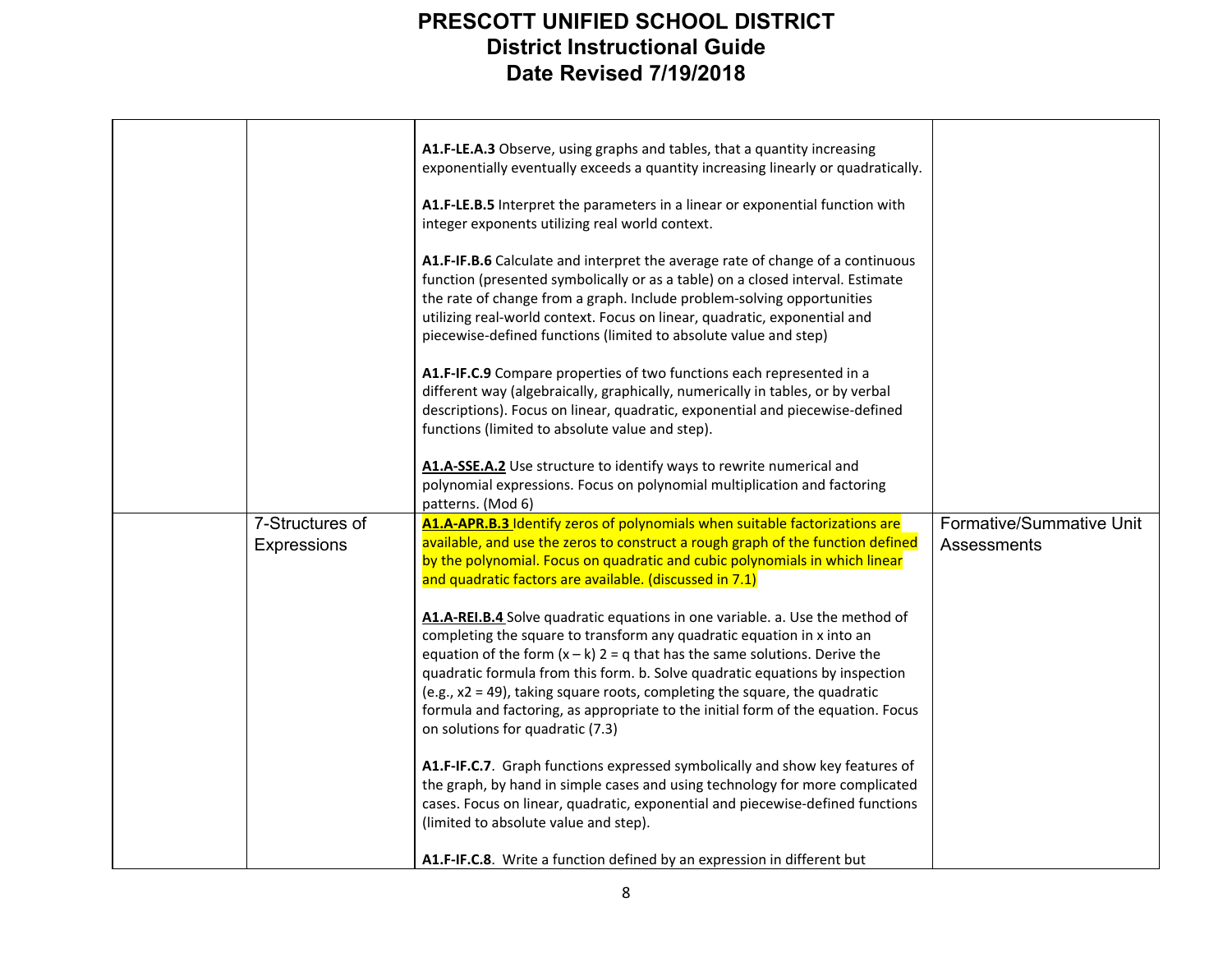|  | equivalent forms to reveal and explain different properties of the function. a.              |  |
|--|----------------------------------------------------------------------------------------------|--|
|  | Use the process of factoring and completing the square of a quadratic function               |  |
|  |                                                                                              |  |
|  | to show zeros, extreme values, and symmetry of the graph, and interpret these                |  |
|  | in terms of a context.                                                                       |  |
|  |                                                                                              |  |
|  | A1.F-BF.A.1. Write a function that describes a relationship between two                      |  |
|  |                                                                                              |  |
|  | quantities. Determine an explicit expression, a recursive process, or steps for              |  |
|  | calculation from real-world context. Focus on linear, quadratic, exponential                 |  |
|  | and piecewise-defined functions (limited to absolute value and step).                        |  |
|  |                                                                                              |  |
|  |                                                                                              |  |
|  | A1.F-BF.B.3. Identify the effect on the graph of replacing $f(x)$ by $f(x) + k$ , k $f(x)$ , |  |
|  | and $f(x+k)$ for specific values of k (both positive and negative); find the value of        |  |
|  | k given the graphs. Experiment with cases and illustrate an explanation of the               |  |
|  | effects on the graph. Focus on linear, quadratic, exponential and                            |  |
|  | piecewise-defined functions (limited to absolute value and step).                            |  |
|  |                                                                                              |  |
|  |                                                                                              |  |
|  | A1.A-CED.A.1. Create equations and inequalities in one variable and use them                 |  |
|  | to solve problems. Include problem-solving opportunities utilizing real-world                |  |
|  | context. Focus on linear, quadratic, exponential and piecewise-defined                       |  |
|  | functions (limited to absolute value and step).                                              |  |
|  |                                                                                              |  |
|  |                                                                                              |  |
|  | A1.A-CED.A.4. Rearrange formulas to highlight a quantity of interest, using the              |  |
|  | same reasoning as in solving equations. For example, rearrange Ohm's law V =                 |  |
|  | IR to highlight resistance R.                                                                |  |
|  |                                                                                              |  |
|  | A1.A-SSE.B.3. Choose and produce an equivalent form of an expression to                      |  |
|  |                                                                                              |  |
|  | reveal and explain properties of the quantity represented by the expression.                 |  |
|  | a. Factor a quadratic expression to reveal the zeros of the function it defines.             |  |
|  | b. Complete the square in a quadratic expression to reveal the maximum or                    |  |
|  | minimum value of the function it defines.                                                    |  |
|  |                                                                                              |  |
|  |                                                                                              |  |
|  | A1.A-REI.B.4. Solve quadratic equations in one variable.                                     |  |
|  | a. Use the method of completing the square to transform any quadratic                        |  |
|  | equation in x into an equation of the form $(x - k)$ 2 = q that has the same                 |  |
|  | solutions. Derive the quadratic formula from this form.                                      |  |
|  | b. Solve quadratic equations by inspection (e.g., $x2 = 49$ ), taking square roots,          |  |
|  | completing the square, the quadratic formula and factoring, as appropriate to                |  |
|  |                                                                                              |  |
|  | the initial form of the equation. Focus on solutions for quadratic equations that            |  |
|  | have real roots. Include cases that recognize when a quadratic equation has no               |  |
|  | real solutions.                                                                              |  |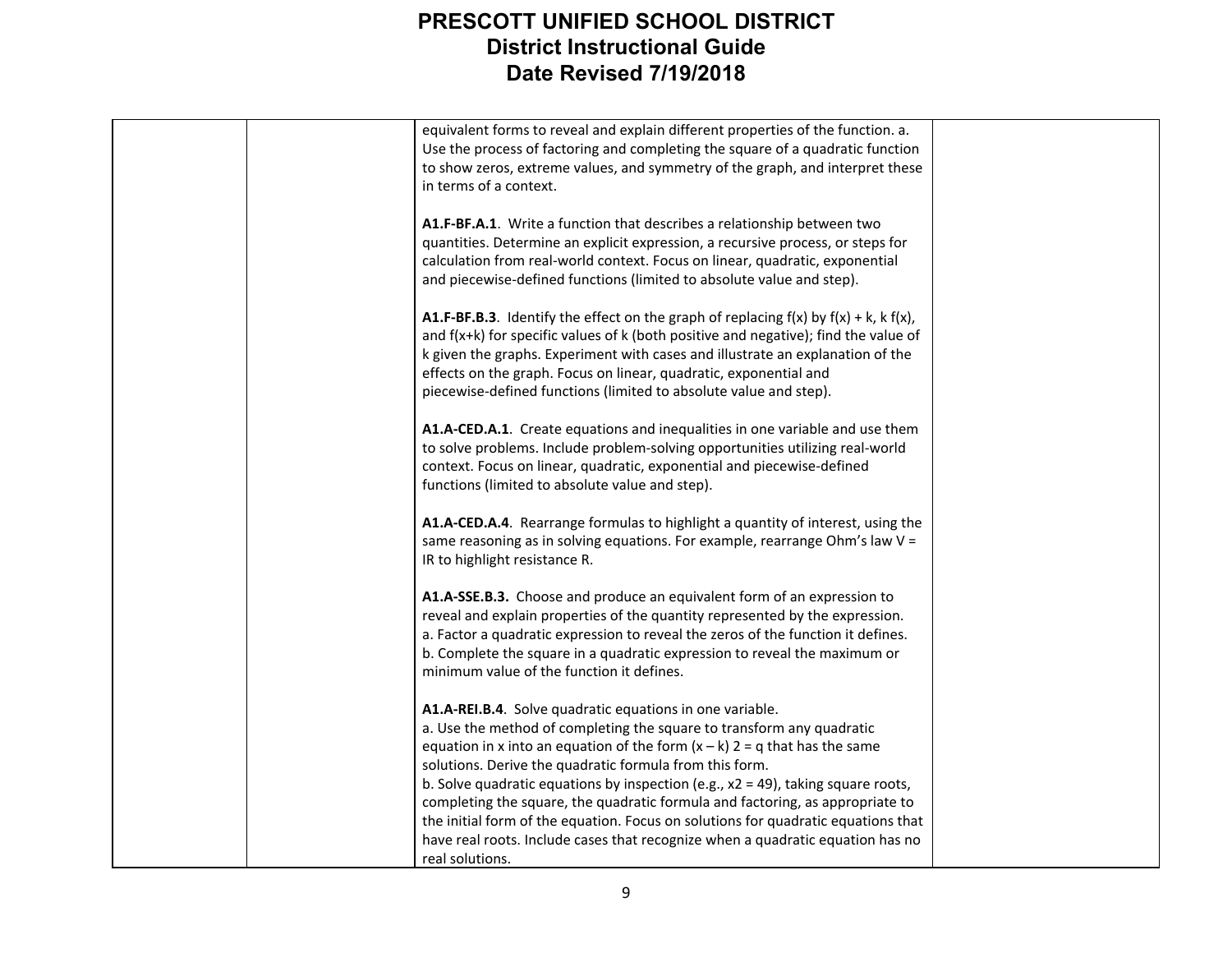|                                    | A2.A-REI.C.7. Solve a system consisting of a linear equation and a quadratic<br>equation in two variables algebraically and graphically. For example, find the<br>points of intersection between the line $y = -3x$ and the circle $x^2 + y^2 = 3$ .                                                                                                                                                                                                                                                                                                                                                                                                                                                                                                                                                                                                                                                                                                                                                                                                                                                                                         |                                         |
|------------------------------------|----------------------------------------------------------------------------------------------------------------------------------------------------------------------------------------------------------------------------------------------------------------------------------------------------------------------------------------------------------------------------------------------------------------------------------------------------------------------------------------------------------------------------------------------------------------------------------------------------------------------------------------------------------------------------------------------------------------------------------------------------------------------------------------------------------------------------------------------------------------------------------------------------------------------------------------------------------------------------------------------------------------------------------------------------------------------------------------------------------------------------------------------|-----------------------------------------|
| 8-More Functions.<br>More Features | A2.F-IF.C.7 Graph functions expressed symbolically and show key features of<br>the graph, by hand in simple cases and using technology for more complicated<br>cases. Functions include linear, quadratic, exponential, polynomial,<br>logarithmic, rational, sine, cosine, tangent, square root, cube root and<br>piecewise-defined functions.                                                                                                                                                                                                                                                                                                                                                                                                                                                                                                                                                                                                                                                                                                                                                                                              | Formative/Summative Unit<br>Assessments |
|                                    | A1.F-IF.B.5 Relate the domain of a function to its graph and, where applicable,<br>to the quantitative relationship it describes.                                                                                                                                                                                                                                                                                                                                                                                                                                                                                                                                                                                                                                                                                                                                                                                                                                                                                                                                                                                                            |                                         |
|                                    | A2.F-IF.B.4 For a function that models a relationship between two quantities,<br>interpret key features of graphs and tables in terms of the quantities, and<br>sketch graphs showing key features given a verbal description of the<br>relationship. Include problem-solving opportunities utilizing a real-world<br>context. Key features include: intercepts; intervals where the function is<br>increasing, decreasing, positive, or negative; relative maximums and<br>minimums; symmetries; end behavior; and periodicity. Functions include<br>linear, quadratic, exponential, polynomial, logarithmic, rational, sine, cosine,<br>tangent, square root, cube root and piecewise-defined functions.<br>A2.F-BF.B.4 Find inverse functions. a. Understand that an inverse function can<br>be obtained by expressing the dependent variable of one function as the<br>independent variable of another, recognizing that functions f and g are inverse<br>functions if and only if $f(x) = y$ and $g(y) = x$ for all values of x in the domain of f<br>and all values of y in the domain of g. b. Understand that if a function contains |                                         |
|                                    | a point (a,b), then the graph of the inverse relation of the function contains the<br>point (b,a). c. Interpret the meaning of and relationship between a function<br>and its inverse utilizing real-world context.                                                                                                                                                                                                                                                                                                                                                                                                                                                                                                                                                                                                                                                                                                                                                                                                                                                                                                                          |                                         |
| 9-Modeling Data                    | A1.S-ID.C.9 Distinguish between correlation and causation. (related too but<br>need to add 9.3, 9.5 pg.441)                                                                                                                                                                                                                                                                                                                                                                                                                                                                                                                                                                                                                                                                                                                                                                                                                                                                                                                                                                                                                                  | Formative/Summative Unit<br>Assessments |
|                                    | A1.S-CP.A.1 Describe events as subsets of a sample space using characteristics<br>of the outcomes, or as unions, intersections, or complements of other events.<br>(need to add to Mod 9)                                                                                                                                                                                                                                                                                                                                                                                                                                                                                                                                                                                                                                                                                                                                                                                                                                                                                                                                                    |                                         |
|                                    | A1.S-CP.A.2 Use the Multiplication Rule for independent events to understand                                                                                                                                                                                                                                                                                                                                                                                                                                                                                                                                                                                                                                                                                                                                                                                                                                                                                                                                                                                                                                                                 |                                         |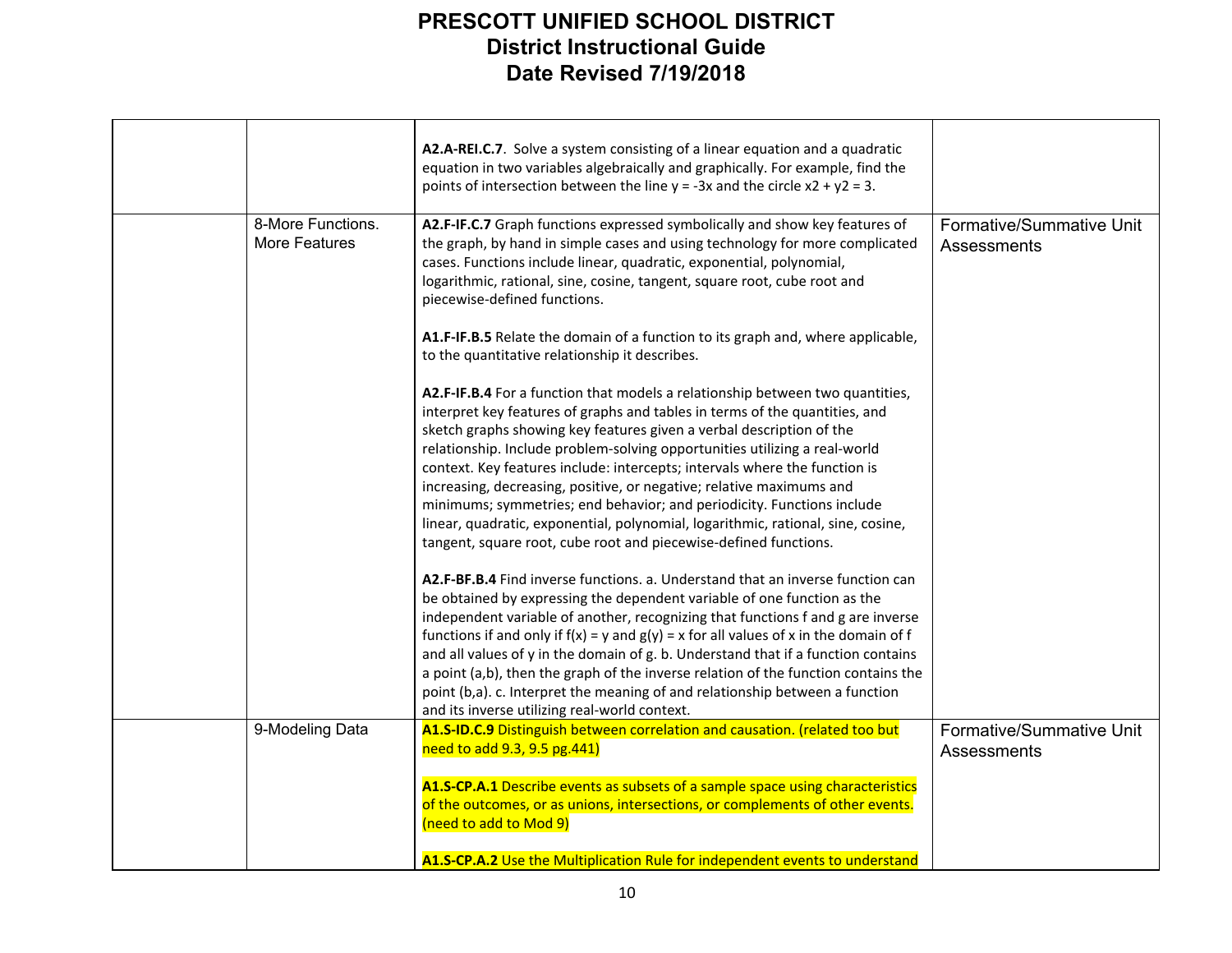|  | that two events A and B are independent if the probability of A and B occurring<br>together is the product of their probabilities, and use this characterization to<br>determine if they are independent. (need to add to Mod 9)                                                    |  |
|--|-------------------------------------------------------------------------------------------------------------------------------------------------------------------------------------------------------------------------------------------------------------------------------------|--|
|  | A1.S-ID.A.2 Use statistics appropriate to the shape of the data distribution to<br>compare center (median, mean) and spread (interquartile range, standard<br>deviation) of two or more different data sets. (9.1)                                                                  |  |
|  | A1.S-ID.A.1 Represent real-value data with plots for the purpose of comparing<br>two or more data sets.                                                                                                                                                                             |  |
|  | A1.S-ID.A.3 Interpret differences in shape, center, and spread in the context of<br>the data sets, accounting for possible effects of outliers if present.                                                                                                                          |  |
|  | A1.S-ID.B.5 Summarize categorical data for two categories in two-way<br>frequency tables. Interpret relative frequencies in the context of the data,<br>including joint, marginal, and conditional relative frequencies. Recognize<br>possible associations and trends in the data. |  |
|  | A1.S-ID.C.7 Interpret the slope as a rate of change and the constant term of a<br>linear model in the context of the data.                                                                                                                                                          |  |
|  | A1.S-ID.C.8 Compute and interpret the correlation coefficient of a linear<br>relationship.                                                                                                                                                                                          |  |

#### **Missing State Standards:**

**A1.S-ID.C.9** Distinguish between correlation and causation. (9.3, 9.5)

**A1.S-CP.A.1** Describe events as subsets of a sample space using characteristics of the outcomes, or as unions, intersections, or complements of other events. (Mod 9)

**A1.S-CP.A.2** Use the Multiplication Rule for independent events to understand that two events A and B are independent if the probability of A and B occurring together is the product of their probabilities, and use this characterization to determine if they are independent. (Mod 9)

**A1.S-ID.A.2** Use statistics appropriate to the shape of the data distribution to compare center (median, mean) and spread (interquartile range, standard deviation) of two or more different data sets. (9.1)

**A1.F-IF.B.6** Calculate and interpret the average rate of change of a continuous function (presented symbolically or as a table) on a closed interval. Estimate the